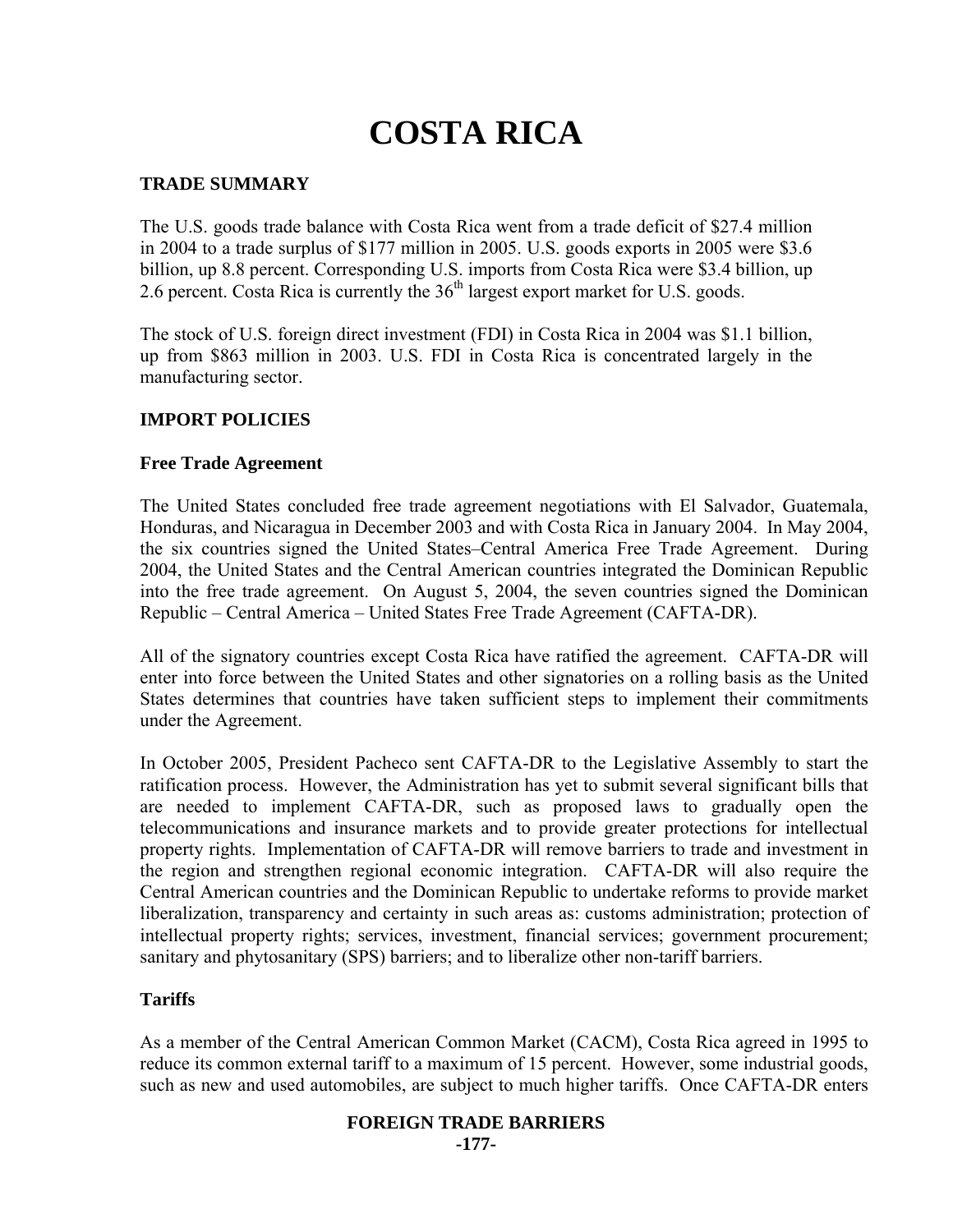into effect, about 80 percent of U.S. industrial goods will enter the region duty free immediately, with the remaining tariffs phased out over ten years. Nearly all textile and apparel goods that meet the agreement's rules of origin will be duty-free and quota-free immediately, promoting new opportunities for U.S. and regional fiber, yarn, fabric, and apparel manufacturing.

Most tariffs on agricultural products range from one percent to 15 percent. However, selected agricultural commodities currently are protected by tariffs that significantly exceed the 15 percent CACM common external tariff ceiling. These commodities include dairy products (40 percent to 65 percent) and poultry products (150 percent). Under CAFTA-DR, Costa Rica will eliminate its tariffs on virtually all agricultural products within fifteen years (17 years for chicken leg quarters and 20 years for rice and dairy products). For the most sensitive products, tariff-rate quotas will permit some immediate zero-duty access for specified quantities during the tariff phase-out period, which will expand over time. Costa Rica will liberalize trade in fresh potatoes and onions through expansion of a tariff-rate quota.

# **Non-Tariff Measures**

Costa Rica levies a sales tax of 13 percent on most goods and services, whether locally produced or imported. Costa Rica also applies a consumption tax (the level of which varies depending on the good) to many locally produced goods and to about half of all imported goods. Among the highest taxed items are arms and ammunition (75 percent), costume jewelry (50 percent), fireworks (50 percent), new and used vehicles (variable), and wine and beer (40 percent). A bill that has been under debate for almost three years before the Costa Rican Congress would replace the sales tax with a general value-added tax on all goods and services with rates up to 79 percent on used cars.

The CAFTA-DR requires transparency and efficiency in administering customs procedures, including CAFTA-DR rules of origin. Costa Rica committed to ensure procedural certainty and fairness and all Parties agreed to share information to combat illegal transshipment of goods.

# **STANDARDS, TESTING, LABELING AND CERTIFICATION**

The establishment of an electronic "one-stop" import-export window and other recent improvements have reduced the time required for customs processing in Costa Rica. Nonetheless, procedures remain complex and bureaucratic.

Delayed entry of products into the country has resulted in lost earnings for U.S. exporters. In some cases, shipments have been destroyed. Currently, all foods, pharmaceuticals, agricultural goods, and chemicals and cosmetics for human and animal consumption, locally produced or imported, must be tested and registered by the Ministry of Health before they can be sold. As implemented, however, this system appears to place greater burdens on imported goods than on domestically produced goods. For example, in practice, local producers are often not subjected to analysis due to a lack of adequate laboratory testing equipment and funds.

In addition, Costa Rica requires that all imported products be certified safe and allowed for sale in the country of origin in order to be registered. Food traders express concern regarding the

## **FOREIGN TRADE BARRIERS**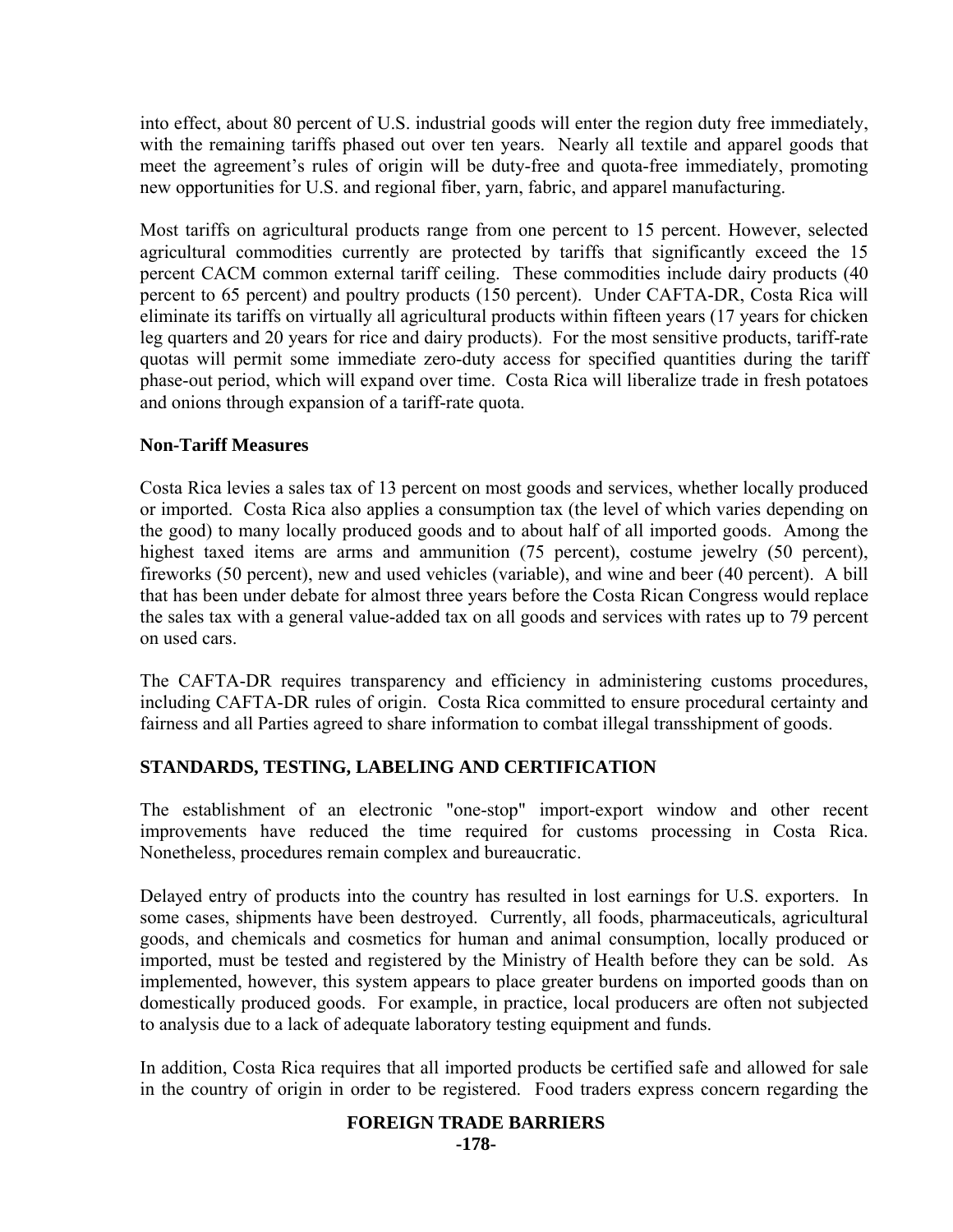length of time it takes to register a product under this process, which can be months. Costa Rica requires extensive documentation to be notarized by the Costa Rican consulate in the country of origin for the importation of distilled spirits. These import-licensing requirements are burdensome and costly to U.S. exporters. However, the five Central American countries, including Costa Rica, are in the process of developing common standards for several products, including distilled spirits, which should facilitate trade.

Sanitary and phytosanitary (SPS) requirements can often be cumbersome and lengthy. In addition, the Ministry of Agriculture and Livestock (MAG) enforces SPS measures that appear to be inconsistent with international standards and not based on science (e.g., zero tolerance for salmonella on raw meat and poultry products).

Effective December 24, 2003, Costa Rica temporarily banned imports of U.S. beef due to the single case of Bovine Spongiform Encephalopathy (BSE) in the United States. In May 2004, the Ministry of Agriculture (MAG) indicated that imports of boneless beef from animals of less than 30 months of age could be imported. Costa Rica's inspection and certification requirements, however, have prevented the resumption of imports. The United States is working to eliminate these plant-by-plant inspection requirements. In May 2003, Costa Rica issued a decree allowing for the certification of an inspection system to replace a regulation that required individual poultry export plants to be inspected and approved by the Costa Rican government.

Amendments to Costa Rica's Law on Animal Health, which would provide statutory authority for Costa Rica to undertake an equivalency determination, are stalled in the Costa Rican Legislative Assembly. When the United States and Central America launched the free trade agreement negotiations, they initiated an active working group dialogue on SPS barriers to agricultural trade that met in parallel with the negotiations to facilitate market access. The objective was to leverage the impetus of active trade negotiations to seek changes to the Central American countries' SPS regimes. Through the work of this group, Costa Rica has committed to resolve specific measures restricting U.S. exports to Costa Rica. In particular, for meat, dairy and poultry, Costa Rica agreed to recognize the equivalence of the U.S. food safety and inspection system, thereby eliminating the need for plant-by-plant inspections.

## **GOVERNMENT PROCUREMENT**

Costa Rica is not a party to the WTO Agreement on Government Procurement. In recent years, a growing number of U.S. exporters and investors have reported unsatisfactory experiences when responding to Costa Rican government tenders. For example, the GOCR (through the Comptroller General) has occasionally annulled and re-bid tenders to supply large state-owned enterprises after the financial analysis was completed and the awards granted. The GOCR has also substantially modified tender specifications midway through the procurement process. The bidders in these cases were forced to bear the costs associated with these changes. CAFTA-DR requires the use of fair and transparent procurement procedures, including advance notice of purchases and timely and effective bid review procedures, for procurement covered by the Agreement.

#### **FOREIGN TRADE BARRIERS -179-**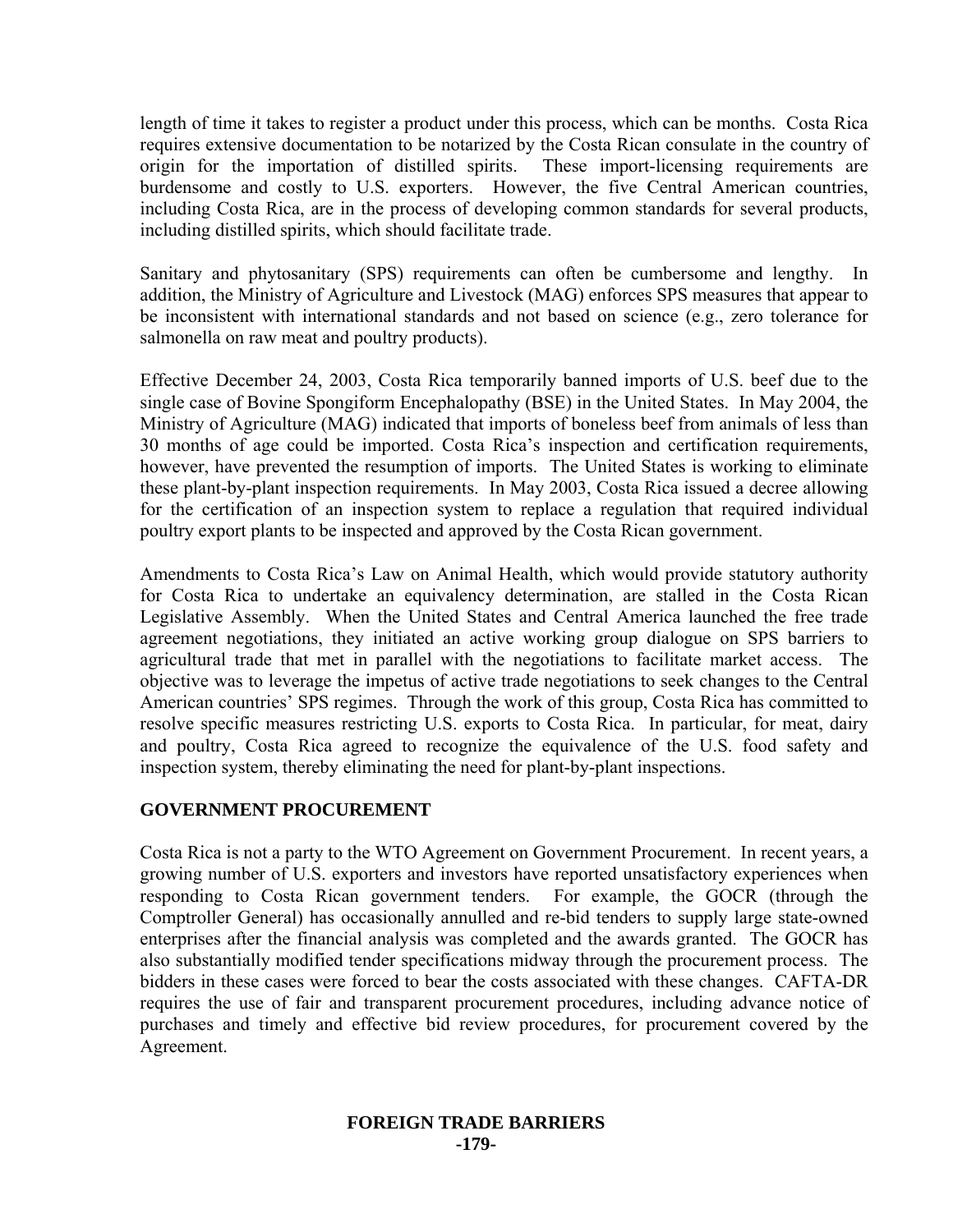Under CAFTA-DR, U.S. suppliers will be permitted to bid on procurements of most Costa Rican government entities, including key ministries and state-owned enterprises on the same basis as Costa Rican suppliers. The anti-corruption provisions in the agreement require each government to ensure that bribery in trade-related matters, including in government procurement, be treated as a criminal offense or subject to comparable penalties under Costa Rican law.

# **EXPORT SUBSIDIES**

Tax holidays are available for investors in free trade zones, unless tax credits are available in an investor's home country for taxes paid in Costa Rica. In 2000, Costa Rica ceased granting financial investment subsidies and tax holidays to new exporters. Under CAFTA-DR, Costa Rica may not adopt new duty waivers or expand existing duty waivers conditioned on the fulfillment of a performance requirement (e.g., the exportation of a given level or percentage of goods). Costa Rica may maintain existing duty waiver measures through 2009 provided such measures are consistent with its WTO obligations.

# **INTELLECTUAL PROPERTY RIGHTS (IPR) PROTECTION**

The U.S. continues to have concerns over Costa Rica's inadequate enforcement of its intellectual property laws. Consequently, Costa Rica remained on the 2005 Special 301 "Watch List". While many elements of Costa Rican intellectual property laws appear to be in line with international standards, the country's criminal codes have certain weaknesses that limit effective deterrence of intellectual property crimes.

The most recent significant step the Costa Rican government has taken to improve intellectual property protection was to increase police raids on individuals and organizations that pirate CDs, DVDS, and sell "knock-off" goods. However, the police have become reluctant to continue such raids because of the lack of will to pursue prosecution. Other initiatives, including the formation of an inter-governmental intellectual property rights commission and the training of judges and prosecutors on intellectual property laws, have not produced significant improvements in the prosecution of IPR crimes. Further, the lack of political will to aggressively prosecute these criminals, due in part to scarce resources, has undercut deterrence. For example, during 2005 the Attorney General instructed prosecutors to make a priority only of trademark, patent, and copyright cases that might negatively affect health.

Costa Rica is currently considering meaningful changes to its existing IPR laws to address limitations and loopholes that currently prevent effective enforcement. For example, there is a draft bill in Congress to modify the Intellectual Property Enforcement Law by deleting the "insignificance principle" which sets out a threshold of infringement significance below which prosecutors will not prosecute infringements. However these efforts seem to have stalled in the legislature.

According to industry, this threshold currently provides a loophole that prevents prosecution of retail-level piracy. Several proposals to strengthen IPR laws have languished in the Legislative Assembly during the past two years. IPR reforms will be needed to comply with the requirements of CAFTA-DR but have not yet been submitted for consideration by Legislative

# **FOREIGN TRADE BARRIERS**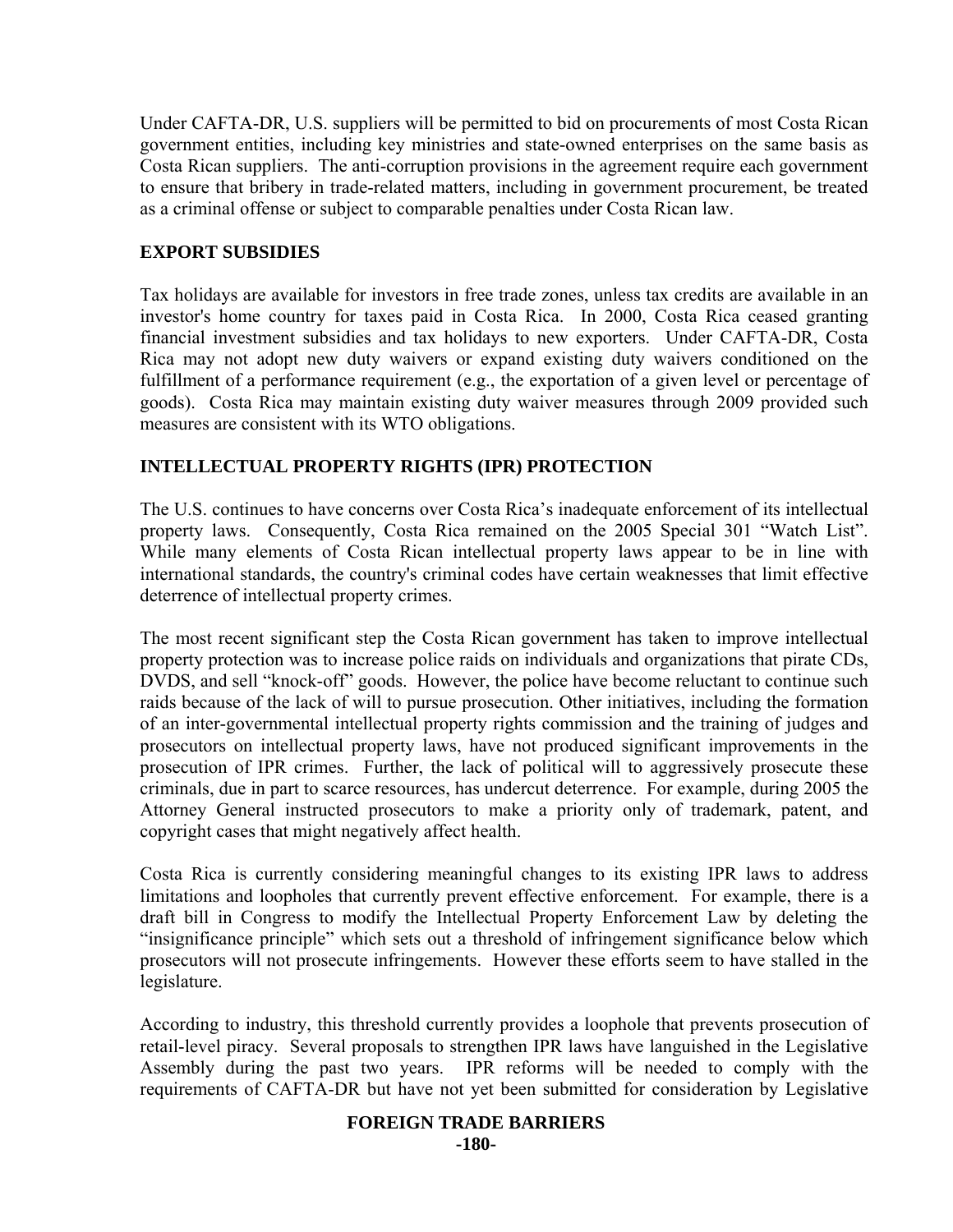Assembly. Complying with CAFTA-DR obligations would strengthen Costa Rica's IPR protection regime. Implementation of CAFTA-DR obligations would also provide stronger deterrence against piracy and counterfeiting by criminalizing end user piracy and requiring Costa Rica to authorize the seizure, forfeiture, and destruction of counterfeit and pirated goods and the equipment used to produce them – something that the government is not currently capable of doing in an expeditious or effective manner. CAFTA-DR also mandates both statutory and actual damages for copyright and trademark infringement, helping to ensure that monetary damages can be awarded even when it is difficult to assign a monetary value to the violation.

# **Patents, Plant Protection and Data Protection**

Costa Rica acceded to the Paris Convention for the Protection of Industrial Property in 1995. Patent amendments made at that time extended the term of protection for a patent from 12 years to 20 years from the date of the filing of the application for all inventions. Costa Rica does not provide protection to pharmaceutical and agricultural chemical companies seeking to protect undisclosed data submitted for regulatory approval, from unfair commercial use by unauthorized third parties. Implementation of CAFTA-DR obligations would require Costa Rica to protect such test data against unfair commercial use for a period of 5 years following the issuance of the market approval for pharmaceuticals and 10 years for agricultural chemicals. In addition, there is no effective means of providing protection for plant varieties under Costa Rica's current law. The CAFTA-DR obligations require that Costa Rica accede to the UPOV Convention (International Union for the Protection of New Varieties of Plants, 1991) by June 1, 2007, and make best efforts to provide patent protection for plants.

# **Copyrights**

Costa Rica's copyright law is generally adequate, but not uniformly enforced. Long delays in copyright enforcement cases continue to be a serious problem. The copyright regime was revised in 1994 to provide specific protection for computer software and in 1999 to protect integrated circuit designs. In addition, Costa Rica became party to the WIPO Copyright Treaty and the WIPO Performances and Phonograms Treaty in 2002. Though piracy of satellite television transmissions by the domestic cable television industry has been curtailed, U.S. industry continues to express concern that some apartment buildings and hotels, particularly in areas not served by major cable service providers, continue to engage in satellite signal piracy. Unauthorized sound recordings, videos, optical discs, and computer software are also widespread, although some progress has been made in reducing their presence in the market. Efforts in copyright protection are significantly hindered by the lack of adequate funding and personnel committed to IP enforcement. CAFTA-DR enforcement provisions are designed to help reduce copyright piracy.

# **Trademarks**

Counterfeiting of well-known trademarks is widespread in Costa Rica. Legal recourse against these practices is available in Costa Rica, but may require protracted and costly litigation. Costa Rican authorities have recently intensified efforts to raid businesses and confiscate property, especially clothing, which is infringing registered trademarks.

#### **FOREIGN TRADE BARRIERS -181-**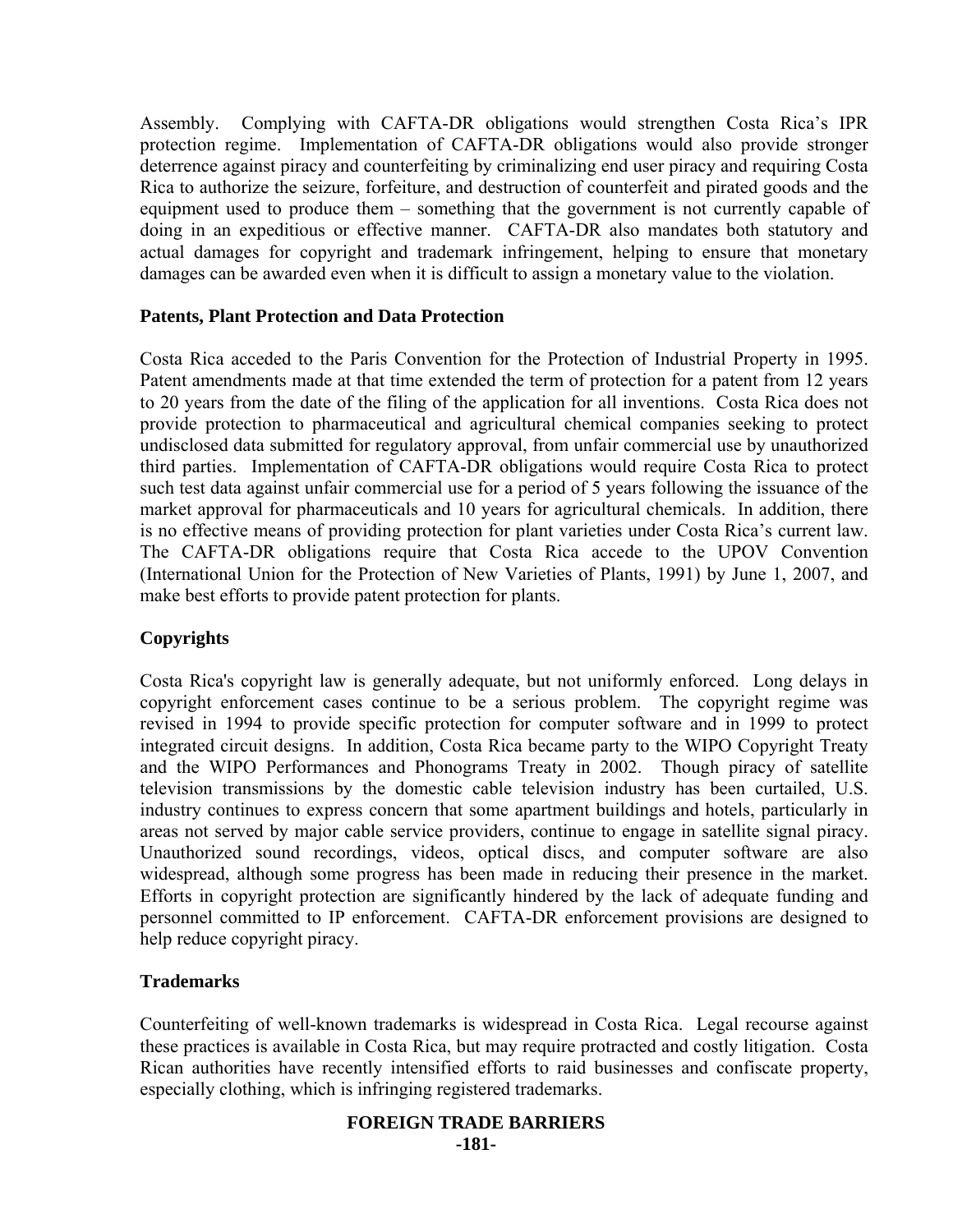#### **SERVICES BARRIERS**

Costa Rica's insurance, telecommunications, electricity distribution, petroleum distribution, potable water, sewage, and railroad transportation industries are all state monopolies. In addition, there are restrictions on the participation of foreign companies in some private sector activities, such as customs handling, medical services, prison operation, and professional services. Under the CAFTA-DR, Costa Rica will accord substantial market access across their entire services regime, subject to a few exceptions. For example, liberalization in insurance will be achieved through a phased-in approach with an initial opening at entry into force, an opening of the vast majority of the market by 2008, and a total opening by 2011.

Costa Rican regulations restrict the ability of certain professions to practice on a permanent basis in Costa Rica, such as medical practitioners, lawyers, certified public accountants, engineers, architects, teachers, and others. Such professionals must be members of an association (colegio) that sets residency, examination, and apprenticeship requirements. However, under CAFTA-DR, Costa Rica agreed to allow the provision of certain professional services on a reciprocal basis and also agreed to provide for temporary licensing of professional services.

Costa Rica made specific commitments to open its telecommunications market in three key areas and to establish a regulatory framework to foster effective market access. The market openings are in private network services and Internet services starting in 2006 and wireless services starting in 2007. Under CAFTA-DR, Costa Rica agreed to enact a new legal framework to modernize telecommunications provider ICE, and establish an independent regulatory body and regulatory structure. This will require legislative and regulatory reform.

Costa Rica has ratified its commitments under the 1997 WTO Financial Services Agreement and accepted the Fifth Protocol of the GATS. Under this agreement, Costa Rica committed to allow foreign financial service providers to establish 100 percent-owned bank subsidiaries in Costa Rica to provide lending and deposit-taking services, leasing services, credit card services, and financial information services.

Costa Rica made no commitments in the WTO for the provision of securities trading, underwriting services or any type of insurance services. The CAFTA-DR, however, will provide for openings in all these areas (insurance openings to be phased in as noted above). Private commercial banks have been permitted to offer checking accounts and savings deposits of less than 30 days since 1995 and to access the Central Bank's discount window, since 1996. However, private commercial banks are required to open branches in rural areas of the country or to deposit with the Central Bank 17 percent of their checking account deposits for state-owned commercial banks that have rural branches in order to qualify for the benefits of the law. CAFTA-DR ensures that foreign banks are treated under the same rules as domestic private banks.